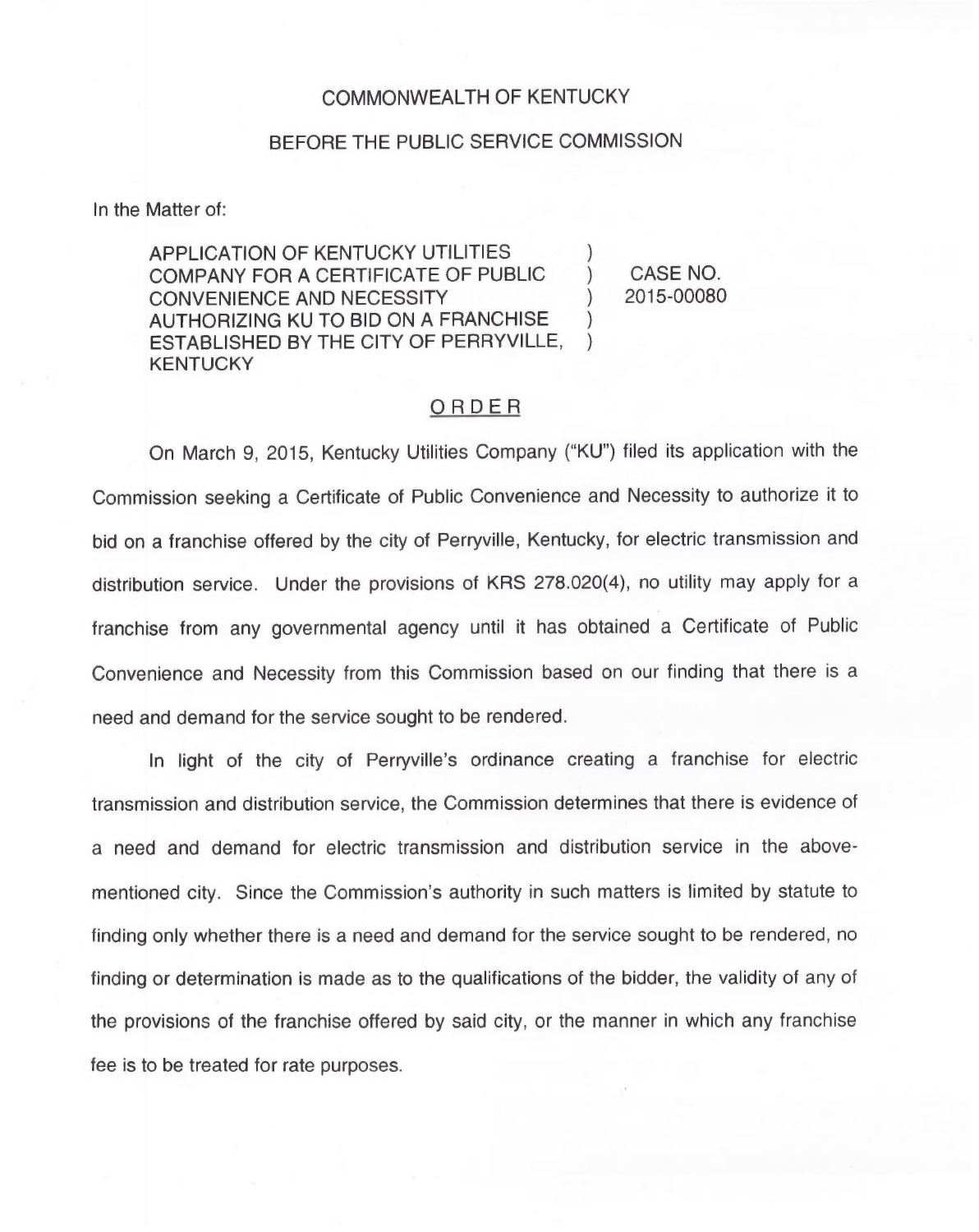## IT IS THEREFORE ORDERED that:

1. KU is granted a Certificate of Public Convenience and Necessity that authorizes it to bid on a franchise offered by the city of Perryville, Kentucky, for electric transmission and distribution service.

2. If KU is not the successful bidder, KU shall, within ten days of the award of the franchise at issue, file with the Commission a written notice stating that KU was not the successful bidder.

3. If KU is the successful bidder, KU shall, within ten days of the award of the franchise at issue, file with the Commission a copy of the executed franchise agreement and a statement disclosing the amount of the initial franchise fee.

4. If KU is the successful bidder, KU shall, within ten days of an increase or decrease in the amount of the initial franchise fee set forth in the franchise agreement, file with the Commission documentation setting forth the revised fee.

5. Any documents filed pursuant to ordering paragraphs 2, 3, or 4 of this Order shall reference the number of this case and shall be electronically submitted via the Commission's electronic Tariff Filing System.

6. This Order shall not be construed as granting a Certificate of Public Convenience and Necessity to construct utility facilities in said city.

By the Commission ENTERED MAR 11 2015 KENTUCKY PUBLIC SERVICE COMMISSION

ATTES Executive Director